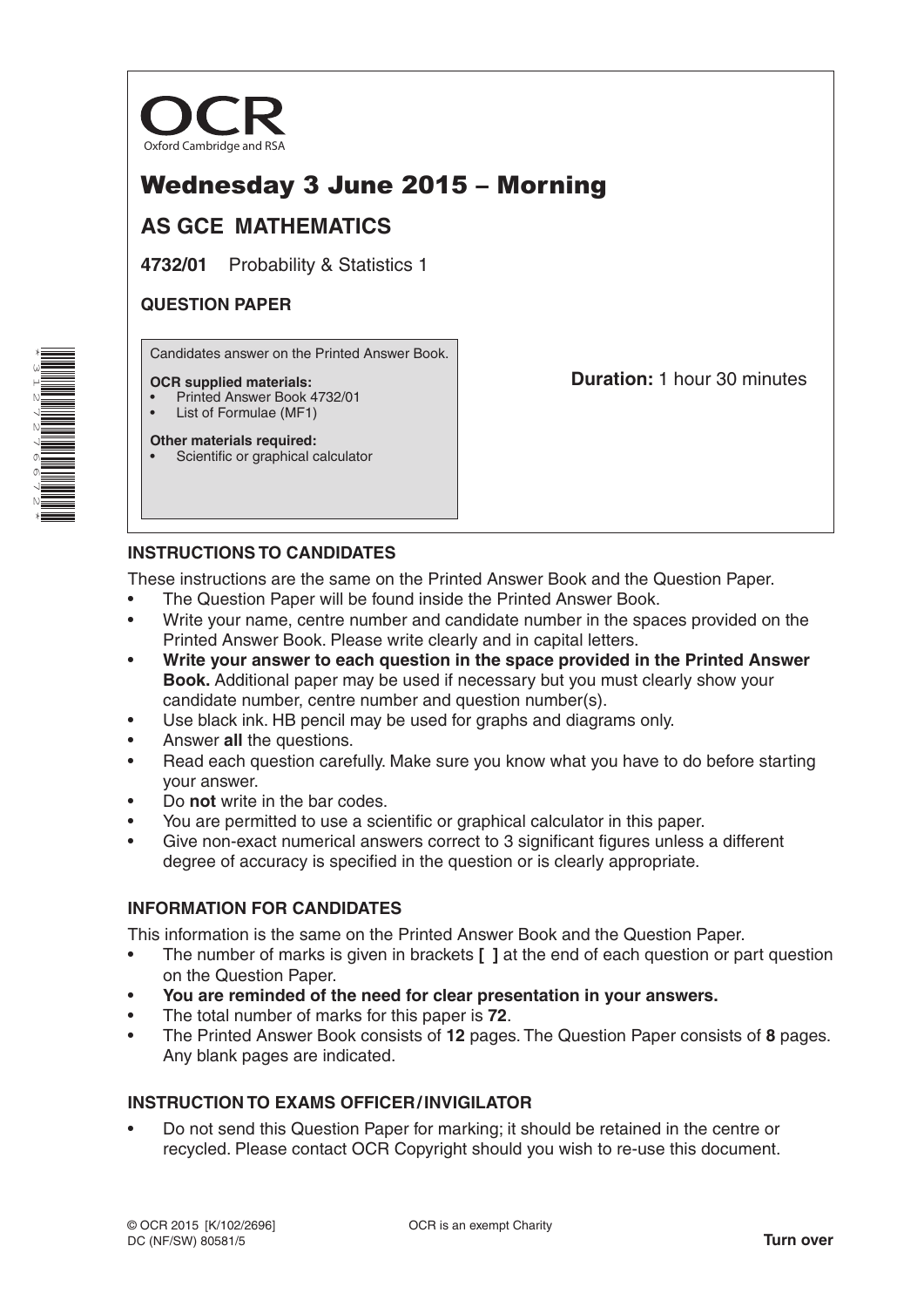**1**  For the top 6 clubs in the 2010/11 season of the English Premier League, the table shows the annual salary, £*x* million, of the highest paid player and the number of points scored, *y*.

| Club             | Manchester<br>United | Manchester<br>City                                                                                         | Chelsea | Arsenal | Tottenham | Liverpool |
|------------------|----------------------|------------------------------------------------------------------------------------------------------------|---------|---------|-----------|-----------|
| $\boldsymbol{x}$ | 5.6                  | 7.4                                                                                                        | 6.5     | 4.1     | 3.6       | 6.5       |
|                  | 80                   | 71                                                                                                         | 71      | 68      | 62        | 58        |
|                  |                      | $n = 6$ $\Sigma x = 33.7$ $\Sigma x^2 = 200.39$ $\Sigma y = 410$ $\Sigma y^2 = 28314$ $\Sigma xy = 2313.9$ |         |         |           |           |

- **(i)** Use a suitable formula to calculate the product moment correlation coefficient,  $r$ , between  $x$  and  $y$ , showing that  $0 \le r \le 0.2$ . [3]
- **(ii)** State what this value of *r* shows in this context. **[1]**
- 
- **(iii)** A fan suggests that the data should be used to draw a regression line in order to estimate the number of points that would be scored by another Premier League club, whose highest paid player's salary is £1.7 million. Give two reasons why such an estimate would be unlikely to be reliable. **[2]**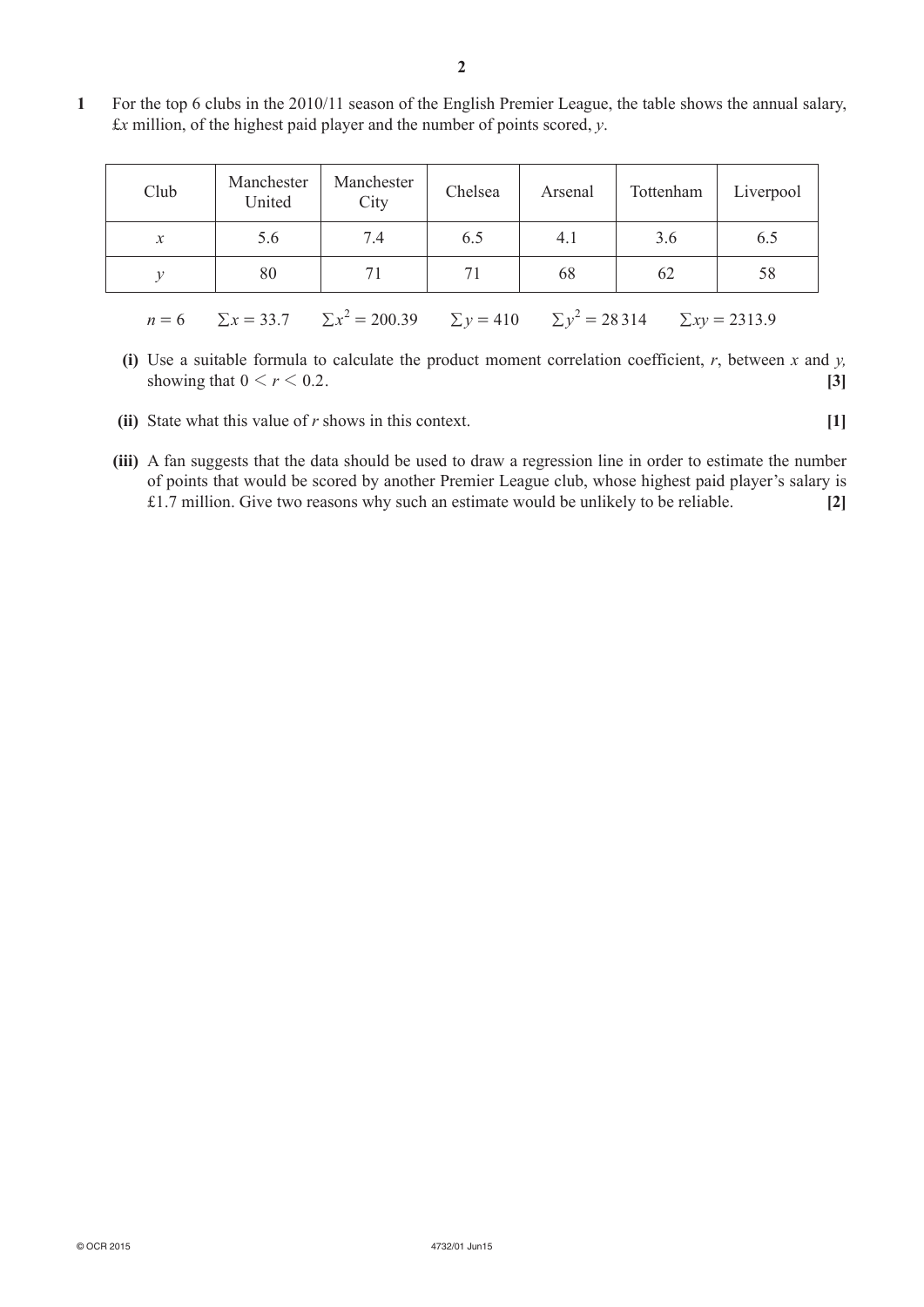

| (i) Find the number of plums with masses in the interval $40g$ to $45g$ . |  |
|---------------------------------------------------------------------------|--|
| (ii) Find the percentage of plums with masses greater than 70 g.          |  |

- **(iii)** Give estimates of the highest and lowest masses in the sample, explaining why their exact values cannot be read from the graph. **[2]**
- **(iv)** On the graph paper in the answer book, draw a box-and-whisker plot to illustrate the masses of the plums in the sample. **[4]**
- **(v)** Comment briefly on the shape of the distribution of masses. **[1]**
- **3**  An expert tested the quality of the wines produced by a vineyard in 9 particular years. He placed them in the following order, starting with the best.

1980 1983 1981 1982 1984 1985 1987 1986 1988

- **(i)** Calculate Spearman's rank correlation coefficient,  $r_s$ , between the year of production and the quality of these wines. The years should be ranked from the earliest (1) to the latest (9). **[5]**
- (ii) State what this value of  $r_s$  shows in this context.  $\begin{bmatrix} 1 \end{bmatrix}$

**3**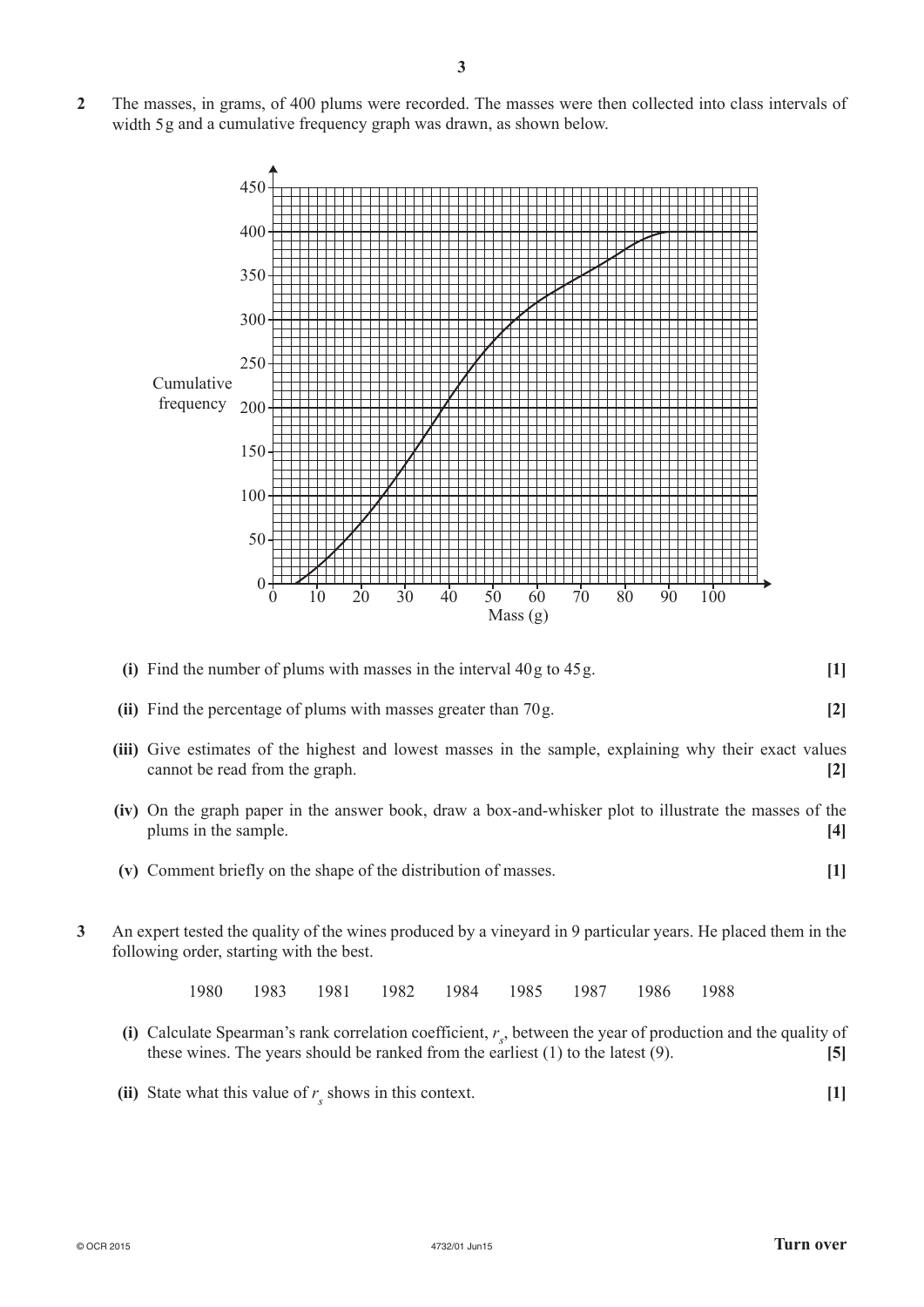**4**  The table shows the load a lorry was carrying, *x* tonnes, and the fuel economy, *y* km per litre, for 8 different journeys. You should assume that neither variable is controlled.

| Load<br>$(x \text{ tonnes})$               |     | 5.8 | 6.5 | $\overline{\phantom{0}}$ | 7.6 | 8.4 |            |
|--------------------------------------------|-----|-----|-----|--------------------------|-----|-----|------------|
| Fuel economy<br>$(y \text{ km per litre})$ | 6.2 |     | 5.9 | 5.6                      |     | 5.4 | $\cup$ . 1 |

- $n = 8$   $\Sigma x = 60.5$   $\Sigma y = 44.9$   $\Sigma x^2 = 481.13$   $\Sigma y^2 = 253.17$   $\Sigma xy = 334.65$
- **(i)** Calculate the equation of the regression line of *y* on *x*. [4]
- **(ii)** Estimate the fuel economy for a load of 9.2 tonnes. **[2]**
- **(iii)** An analyst calculated the equation of the regression line of  $x$  on  $y$ . Without calculating this equation, state the coordinates of the point where the two regression lines intersect. **[1]**
- **(iv)** Describe briefly the method required to estimate the load when the fuel economy is 5.8 km per litre. **[2]**
- **5**  Each year Jack enters a ballot for a concert ticket. The probability that Jack will win a ticket in any particular year is 0.27.
	- **(i)** Find the probability that the first time Jack wins a ticket is

|  | (a) on his 8th attempt, | [2] |  |
|--|-------------------------|-----|--|
|--|-------------------------|-----|--|

- **(b)** after his 8th attempt. **[2]**
- **(ii)** Write down an expression for the probability that Jack wins a ticket on exactly 2 of his first 8 attempts, and evaluate this expression. **[3]**
- **(iii)**  Find the probability that Jack wins his 3rd ticket on his 9th attempt and his 4th ticket on his 12th attempt. **[3]**
- **6** (i) The seven digits 1, 1, 2, 3, 4, 5, 6 are arranged in a random order in a line. Find the probability that they form the number 1452 163. **[3]**
	- **(ii)** Three of the seven digits 1, 1, 2, 3, 4, 5, 6 are chosen at random, without regard to order.
		- **(a)** How many possible groups of three digits contain two 1s? **[1]**
		- **(b)** How many possible groups of three digits contain exactly one 1? [2]
		- **(c)** How many possible groups of three digits can be formed altogether? **[2]**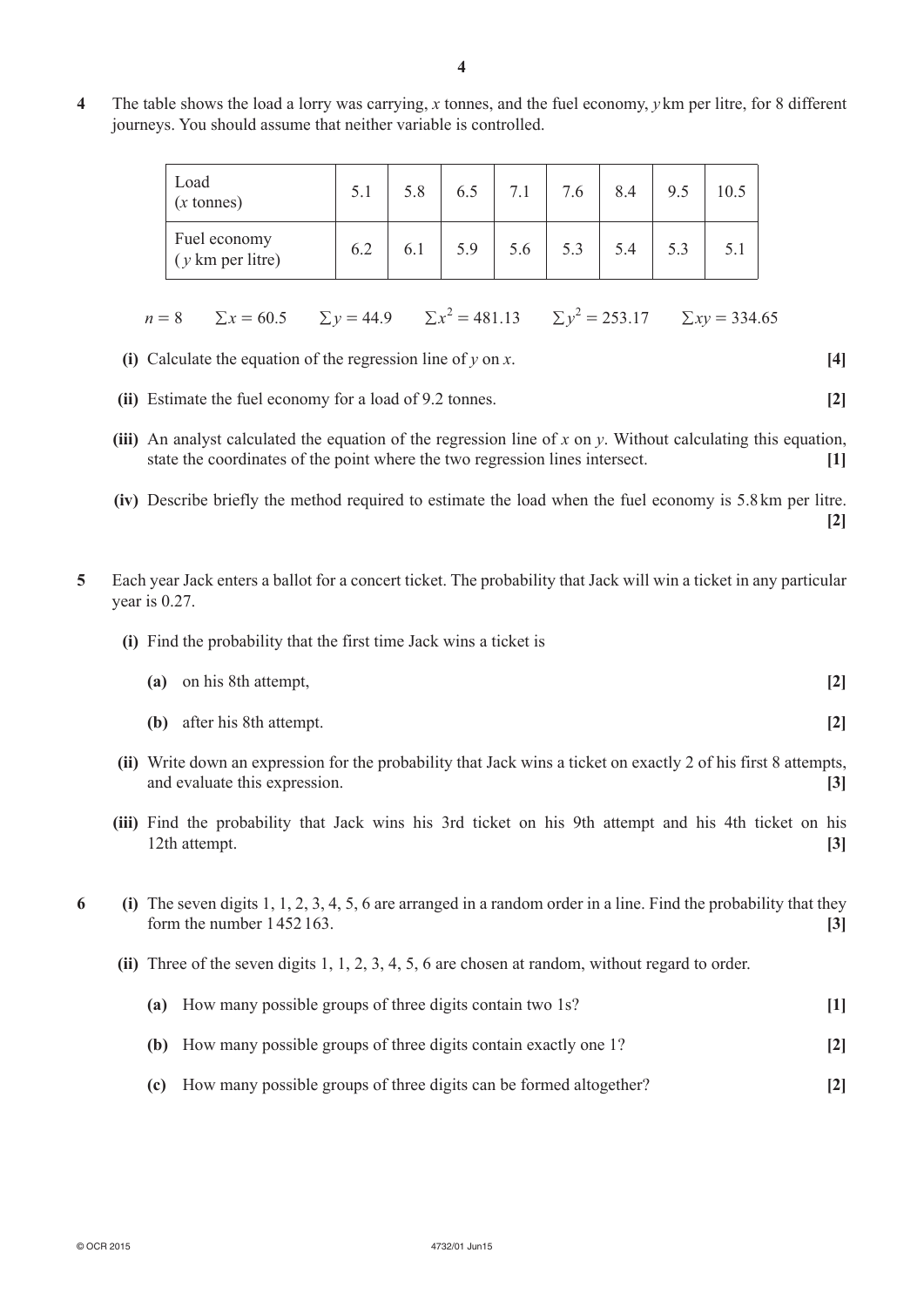- **7**  Froox sweets are packed into tubes of 10 sweets, chosen at random. 25% of Froox sweets are yellow.
	- **(i)** Find the probability that in a randomly selected tube of Froox sweets there are
		- **(a)** exactly 3 yellow sweets, **[3]**
		- **(b)** at least 3 yellow sweets.  $\begin{bmatrix} 2 \end{bmatrix}$
	- **(ii)** Find the probability that in a box containing 6 tubes of Froox sweets, there is at least 1 tube that contains at least 3 yellow sweets. **[3]**
- **8**  A game is played with a fair, six-sided die which has 4 red faces and 2 blue faces. One turn consists of throwing the die repeatedly until a blue face is on top or until the die has been thrown 4 times.
	- **(i)** In the answer book, complete the probability tree diagram for one turn.

#### **First throw**



- **(ii)** Find the probability that in one particular turn the die is thrown 4 times. **[2]**
- **(iii)** Adnan and Beryl each have one turn. Find the probability that Adnan throws the die more times than Beryl. **[4]**
- **(iv)** State one change that needs to be made to the rules so that the number of throws in one turn will have a geometric distribution. **[1]**
- **9**  The random variable *X* has probability distribution given by

$$
P(X = x) = a + bx \qquad \text{for } x = 1, 2 \text{ and } 3,
$$

where *a* and *b* are constants.

- **(i)** Show that  $3a + 6b = 1$ . [2]
- (ii) Given that  $E(X) = \frac{5}{3}$ , find *a* and *b*. [4]

#### **END OF QUESTION PAPER**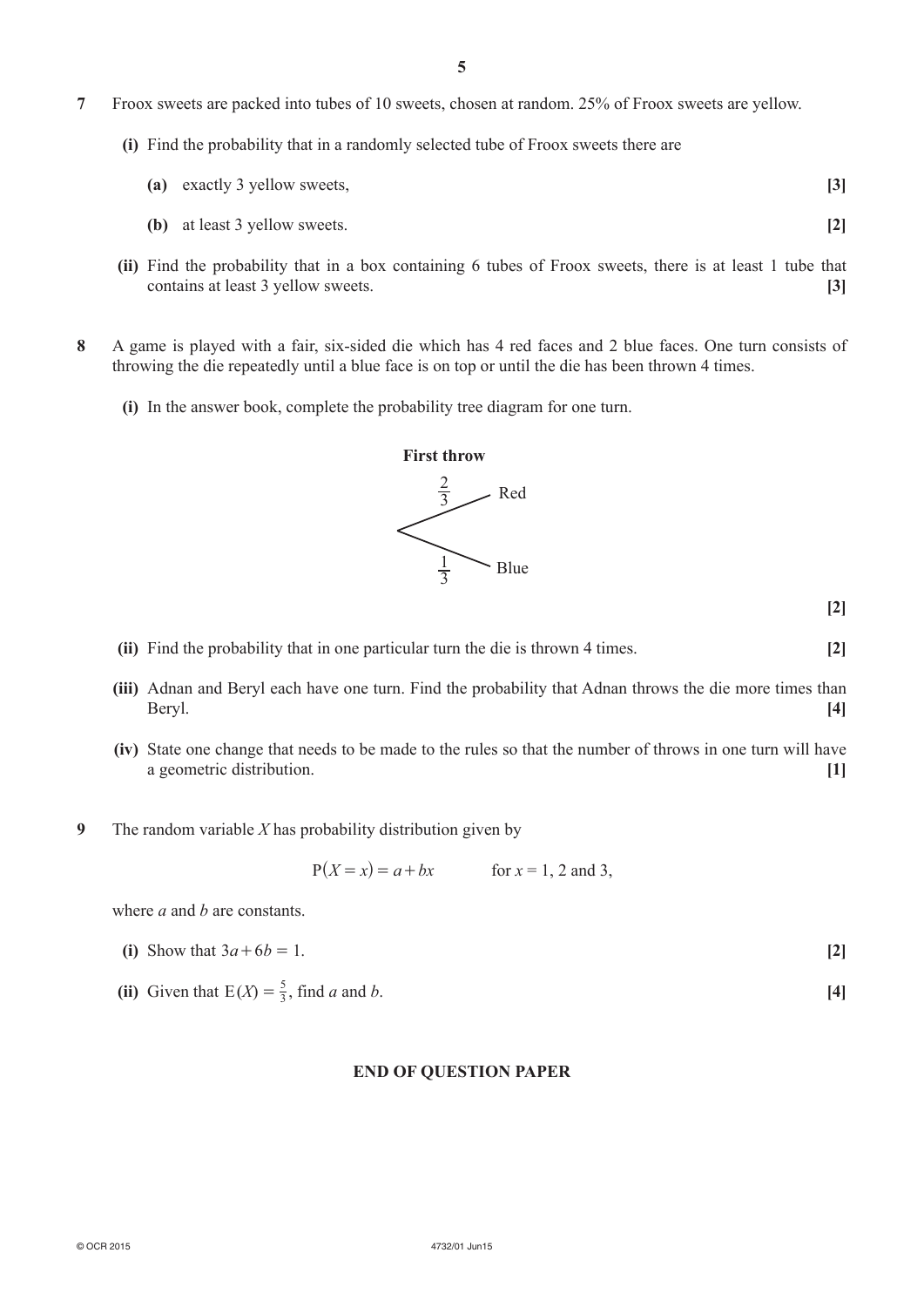#### **BLANK PAGE**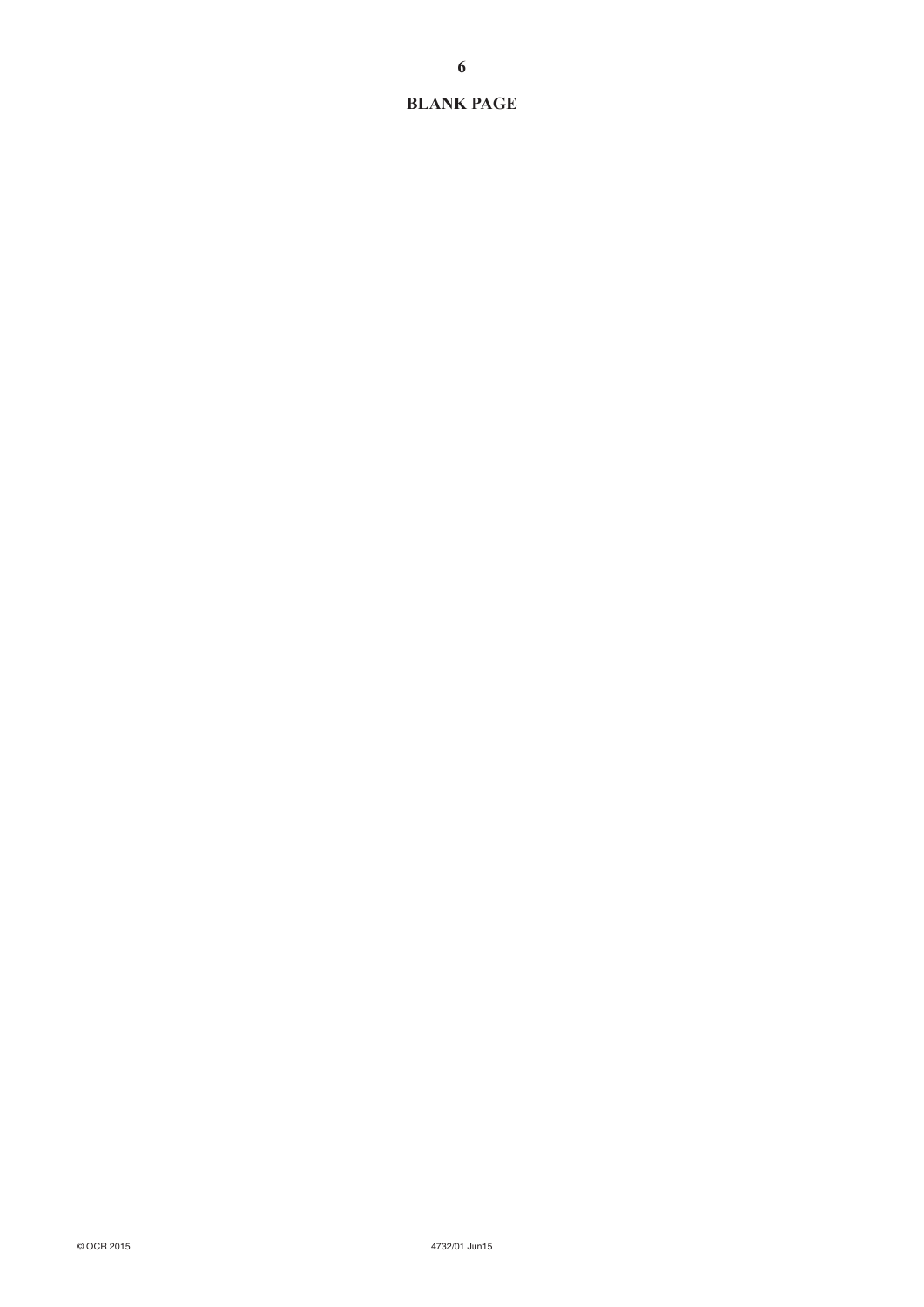#### **BLANK PAGE**